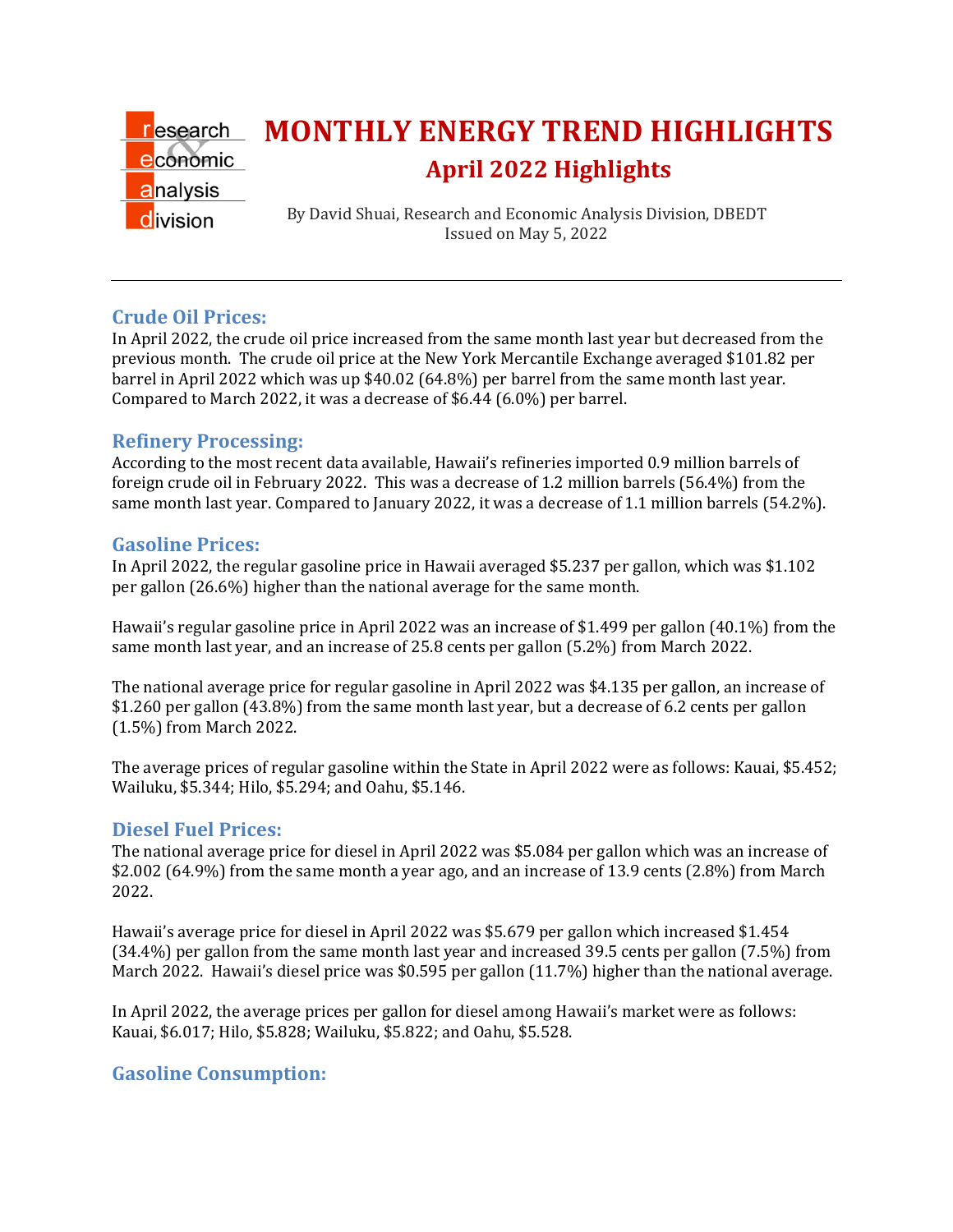Hawaii's statewide consumption for gasoline in February 2022, as measured by the gasoline tax base, was 32.9 million gallons, which increased 3.4 million gallons (11.5%) from the same month a year ago. Gasoline in February 2022 was mainly consumed in Honolulu (59.0%), followed by Hawaii County (19.5%), Maui County (14.8%), and Kauai County (6.7%).

## **Highway Diesel Fuel Consumption:**

Hawaii's February 2022 consumption for highway use diesel was 3.5 million gallons, which increased 0.7 million gallons (23.7%) from the same month last year. Highway use diesel in February 2022 was mainly consumed in Honolulu (53.2%), followed by Hawaii County (28.3%), Maui County (11.7%), and Kauai County (6.8%).

## **Aviation Fuel Consumption:**

In February 2022, data from the Department of Taxation showed statewide aviation fuel consumption was 22.7 million gallons, which increased 9.8 million gallons (75.8%) from the same month a year ago. The aviation fuel was shipped to the various counties as follows: City and County of Honolulu (41.1%), Maui County (35.1%), Hawaii County (14.3%), and Kauai County (9.5%).

## **Registered Taxable Vehicles:**

As of April 2022, there were 1,053,936 registered passenger vehicles in the state, an increase of 10,689 vehicles (1.0%) from the same month last year and an increase of 1,477 vehicles (0.1%) from March 2022. The number of passenger gasoline vehicles was 1,002,564, which was 95.1% of total passenger vehicles. It represents an increase of 4,541 vehicles (0.5%) from the same period last year, and an increase of 976 vehicles (0.1%) from March 2022.

In April 2022, the number of passenger electric vehicles in the state was 19,218, an increase of 4,839 vehicles (33.7%) from the same month last year, and an increase of 295 vehicles (1.6%) from March 2022. The number of passenger hybrid vehicles in the state in this month was 24,353, accounting for 2.3% of the total passenger vehicles. It represents an increase of 6.1% from the same month last year and an increase of 1.0% from March 2022.

In April 2022, there were 50,204 registered freight gasoline vehicles, a 1.9% increase from the same period last year, but a 0.04% decrease from March 2022. The number of freight diesel vehicles in April 2022 was 23,889, a 0.2% increase from the same period last year, and a 0.2% increase from March 2022.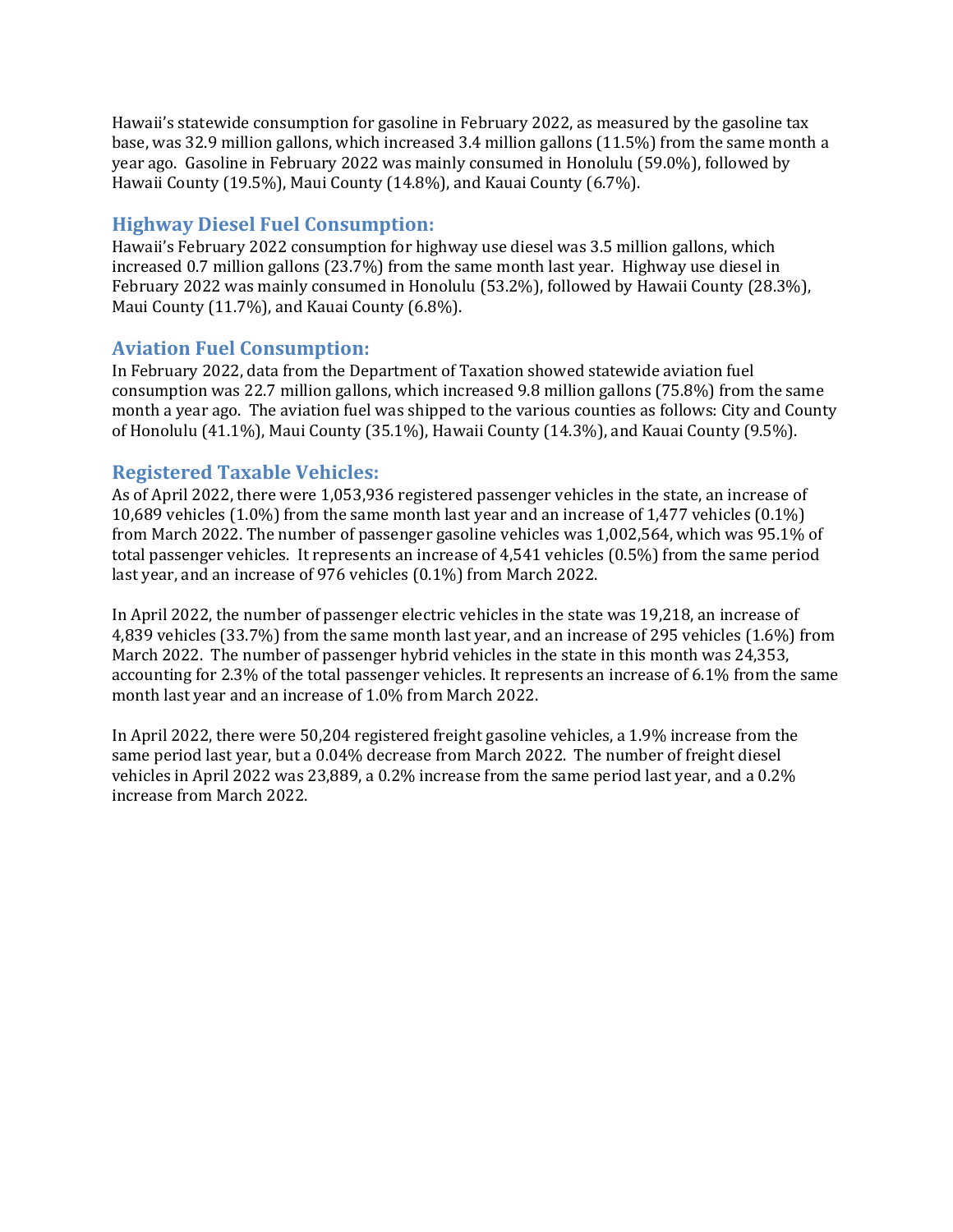|                                                                                                                    |                                | Monthly Energy Trend: State<br>Month of Apr - 2022 |                            |                      |                                |                       |
|--------------------------------------------------------------------------------------------------------------------|--------------------------------|----------------------------------------------------|----------------------------|----------------------|--------------------------------|-----------------------|
|                                                                                                                    |                                | <b>Current Period</b>                              |                            | Year-to-Date         |                                |                       |
| Series                                                                                                             | Unit                           | Month                                              | Number                     | % Change Year<br>Ago | Number                         | % Change Year<br>Ago  |
| <b>Crude Oil Price</b><br><b>NYMEX WTI Future Price</b><br>Europe Brent Spot Price                                 | \$ per Barrel<br>\$ per Barrel | April 22<br>April 22                               | 101.82<br>104.58           | 64.8%<br>61.4%       | 96.21<br>101.37                | 63.4%<br>64.0%        |
| <b>Gasoline and Diesel Prices</b>                                                                                  |                                |                                                    |                            |                      |                                |                       |
| Gasoline - Regular, National<br>Gasoline - Mid Grade, National                                                     | \$ per Gallon<br>\$ per Gallon | April 22<br>April 22                               | 4.135<br>4.533             | 43.8%<br>41.3%       | 3.790<br>4.155                 | 42.8%<br>39.5%        |
| Gasoline -Premium, National                                                                                        | \$ per Gallon                  | April 22                                           | 4.813                      | 38.4%                | 4.431                          | 36.5%                 |
| Diesel, National<br>Gasoline - Regular, State                                                                      | \$ per Gallon<br>\$ per Gallon | April 22<br>April 22                               | 5.084<br>5.237             | 64.9%<br>40.1%       | 4.391<br>4.761                 | 52.3%<br>36.0%        |
| Gasoline -Mid Grade, State                                                                                         | \$ per Gallon                  | April 22                                           | 5.442                      | 38.8%                | 4.963                          | 34.8%                 |
| Gasoline -Premium, State<br>Diesel, State                                                                          | \$ per Gallon<br>\$ per Gallon | April 22<br>April 22                               | 5.684<br>5.679             | 36.1%<br>34.4%       | 5.209<br>5.108                 | 32.9%<br>23.2%        |
| <b>Fuel Surcharges</b><br><b>Matson Navigation Company</b>                                                         | Percentage                     | April 22                                           | 43.75%                     | 34.2%                | 39.81%                         | 28.7%                 |
| <b>Foreign Imports</b>                                                                                             |                                |                                                    |                            |                      |                                |                       |
| Crude Oil<br><b>Distillate</b>                                                                                     | 1000 Barrels<br>1000 Barrels   | February 22<br>February 22                         | 909<br>45                  | $-56.4%$<br>N/A      | 2,894<br>85                    | $-36.0%$<br>N/A       |
| Jet Fuel, Kerosene                                                                                                 | 1000 Barrels                   | February 22                                        | 633                        | 122.1%               | 961                            | 3.8%                  |
| Residual Fuel Oil<br>Propane                                                                                       | 1000 Barrels<br>1000 Barrels   | February 22<br>February 22                         | 24                         | N/A<br>$-55.6%$      | 122                            | N/A<br>11.9%          |
| <b>Fuel Ethanol</b>                                                                                                | 1000 Barrels                   | February 22                                        |                            | N/A                  |                                | N/A                   |
| Other Refined Petroleum Products                                                                                   | 1000 Barrels                   | February 22                                        | 703                        | 228.5%               | 1,052                          | 161.7%                |
| <b>Liquid Fuel Tax Base</b><br>Gasoline                                                                            | Gallons                        | February 22                                        | 32,870,959                 | 11.5%                | 66,182,670                     | 8.9%                  |
| Diesel Oil (non-hwy)                                                                                               | Gallons                        | February 22                                        | 12,363,840                 | 25.9%                | 24,892,185                     | 27.4%                 |
| Diesel Oil (hwy use)<br>LPG (off hwy)                                                                              | Gallons<br>Gallons             | February 22<br>February 22                         | 3,515,816                  | 23.7%                | 7,671,137                      | 29.0%                 |
| LPG (hwy use)                                                                                                      | Gallons                        | February 22                                        | 1,679                      | $-1.3%$              | 2,999                          | -1365.0%              |
| Small Boat (gas)<br>Small Boat (diesel)                                                                            | Gallons<br>Gallons             | February 22<br>February 22                         | 105,065<br>377,734         | 105.0%<br>43.2%      | 222,014<br>666,930             | 139.6%<br>$-28.2%$    |
| <b>Aviation Fuel</b>                                                                                               | Gallons                        | February 22                                        | 22,707,418                 | 75.8%                | 48,169,097                     | 75.0%                 |
| Other Fuel<br>Agricultural Refund                                                                                  | Gallons<br>Gallons             | February 22<br>February 22                         | 1,911,580<br>326,672       | 15.3%<br>296.4%      | 4,050,245<br>488,501           | 2.5%<br>239.6%        |
|                                                                                                                    |                                |                                                    |                            |                      |                                |                       |
| <b>Registered Vehicles, Taxable</b><br>Passenger, Electric                                                         | Vehicle                        | April 22                                           | 19,218                     | 33.7%                | 18,709                         | 33.5%                 |
| Passenger, Diesel                                                                                                  | Vehicle                        | April 22                                           | 7,392                      | 1.9%                 | 7,392                          | 1.3%                  |
| Passenger, Gasoline                                                                                                | Vehicle<br>Vehicle             | April 22<br>April 22                               | 1,002,564<br>24,353        | 0.5%<br>6.1%         | 1,001,415<br>24,025            | $-0.1%$<br>4.6%       |
| Passenger, Hybrid<br>Passenger, Misc Fuel                                                                          | Vehicle                        | April 22                                           | 409                        | $-35.3%$             | 439                            | $-31.2%$              |
| Freight, Electric                                                                                                  | Vehicle                        | April 22                                           | 32                         | 18.5%                | 30                             | 17.5%                 |
| Freight, Diesel<br>Freight, Gasoline                                                                               | Vehicle<br>Vehicle             | April 22<br>April 22                               | 23,889<br>50,204           | 0.2%<br>1.9%         | 23,866<br>50,184               | $-0.2%$<br>1.7%       |
| Freight, Hybrid                                                                                                    | Vehicle                        | April 22                                           | 105                        | 43.8%                | 95                             | 31.1%                 |
| Freight, Misc Fuel                                                                                                 | Vehicle                        | April 22                                           | 40                         | $-29.8%$             | 42                             | $-35.0%$              |
| <b>Electricity Production and Sale by Utility Companies</b>                                                        |                                |                                                    |                            |                      |                                |                       |
| <b>Electricity Consumers</b><br>All Sectors                                                                        | Consumers                      | December 21                                        | 509,307                    | 0.6%                 | 508,025                        | 0.6%                  |
| Residential                                                                                                        | Consumers                      | December 21                                        | 444,596                    | 0.5%                 | 443,528                        | 0.7%                  |
| Commercial<br><b>Street Lights</b>                                                                                 | Consumers<br>Consumers         | December 21<br>December 21                         | 60,114<br>4,597            | 0.7%<br>0.1%         | 59,906<br>4,592                | 0.3%<br>$-0.2%$       |
|                                                                                                                    |                                |                                                    |                            |                      |                                |                       |
| <b>Electric Meters</b><br>All sectors                                                                              | <b>Meters</b>                  | December 21                                        | 508,236                    | 0.5%                 | 507,014                        | 0.6%                  |
| Residential                                                                                                        | Meters                         | December 21                                        | 444,566                    | 0.5%                 | 443,533                        | 0.7%                  |
| Commercial                                                                                                         | Meters                         | December 21                                        | 59,732                     | 0.6%                 | 59,545                         | 0.2%                  |
| <b>Street Lights</b>                                                                                               | Meters                         | December 21                                        | 3,938                      | 0.1%                 | 3,936                          | 0.0%                  |
| <b>Electricity Sale (KWH sold)</b>                                                                                 |                                |                                                    |                            |                      |                                |                       |
| All Sectors<br>Residential                                                                                         | <b>KWH</b><br><b>KWH</b>       | December 21<br>December 21                         | 741,834,883<br>240,881,916 | 1.2%<br>$-0.1%$      | 8,696,259,055<br>2,677,818,094 | 1.9%<br>$-0.9%$       |
| Commercial                                                                                                         | <b>KWH</b>                     | December 21                                        | 498,592,675                | 1.4%                 | 5,994,917,197                  | 3.2%                  |
| <b>Street Lights</b>                                                                                               | <b>KWH</b>                     | December 21                                        | 2,360,292                  | 32272.7%             | 23,523,764                     | 9.2%                  |
| <b>Net Revenue of Utility Companies</b>                                                                            |                                |                                                    |                            |                      |                                |                       |
| All Sectors<br>Residential                                                                                         | Dollars<br>Dollars             | December 21<br>December 21                         | 249,616,482<br>86,855,738  | 27.3%<br>23.2%       | 2,662,159,610<br>911,321,149   | 12.1%<br>9.8%         |
| Commercial                                                                                                         | Dollars                        | December 21                                        | 161,880,681                | 29.1%                | 1,742,374,592                  | 13.2%                 |
| <b>Street Lights</b>                                                                                               | Dollars                        | December 21                                        | 880,064                    | 498.6%               | 8,463,868                      | 19.1%                 |
| Electricity Retail Prices (Net Revenue per KWH Sold)                                                               |                                |                                                    |                            |                      |                                |                       |
| All Sectors<br>Residential                                                                                         | Cents/KWh<br>Cents/KWh         | December 21<br>December 21                         | 33.65<br>36.06             | 25.8%<br>23.3%       | 30.61<br>34.03                 | 10.0%<br>10.8%        |
| Commercial                                                                                                         | Cents/KWh                      | December 21                                        | 32.47                      | 27.4%                | 29.06                          | 9.8%                  |
| <b>Street Lights</b>                                                                                               | Cents/KWh                      | December 21                                        | 37.29                      | $-98.2%$             | 35.98                          | 9.1%                  |
| <b>Electricity Production</b>                                                                                      |                                |                                                    |                            |                      |                                |                       |
| Electricity Sent to System by Electric Utility Companies<br>Electricity Generated at the Electric Utility Stations | <b>KWH</b><br><b>KWH</b>       | December 21<br>December 21                         | 779,917,504<br>420,680,787 | 0.4%<br>0.0%         | 9,113,188,495<br>4,981,022,256 | 1.7%<br>$-2.4%$       |
| - Generated by Steam                                                                                               | <b>KWH</b>                     | December 21                                        | 294,244,829                | $-0.8%$              | 3,532,358,039                  | $-3.8%$               |
| - Generated by Diesel<br>- Generated by Biodiesel                                                                  | <b>KWH</b><br><b>KWH</b>       | December 21<br>December 21                         | 120,520,339<br>2,048,787   | 1.6%<br>21.4%        | 1,372,246,971<br>26,525,903    | 1.1%<br>$-12.9%$      |
| - Generated by Solar                                                                                               | <b>KWH</b>                     | December 21                                        | 2,329,785                  | $-28.9%$             | 37,680,141                     | $-3.5%$               |
| - Generated by Hydro and Wind                                                                                      | <b>KWH</b>                     | December 21                                        | 1,537,047                  | 881.0%               | 12,211,202                     | 49.4%                 |
| Electricity Purchased from Independent Power Plant<br>Electricity Used by Electric Utility Stations                | <b>KWH</b><br><b>KWH</b>       | December 21<br>December 21                         | 382,136,142<br>22,888,630  | 0.6%<br>$-3.6%$      | 4,425,637,436<br>293,515,507   | 6.6%<br>$-0.4%$       |
| Fuel Oil Used by Utility Companies                                                                                 |                                |                                                    |                            |                      |                                |                       |
| Barrels of Oil Consumed                                                                                            | <b>Barrels</b>                 | December 21                                        | 496,176                    | $-0.7%$              | 5,916,630                      | $-3.3%$               |
| Total Cost of Oil Consumed                                                                                         | Dollars<br>Dollars             | December 21<br>December 21                         | 49,230,710                 | 79.7%<br>81.1%       | 469,421,825                    | 28.6%                 |
| Ave Cost/Bbl of Oil Consumed<br>Month-end price per barrel                                                         | Dollars                        | December 21                                        | 99.22<br>92.27             | 68.4%                | 79.34<br>76.07                 | 33.0%<br>39.6%        |
| Cost of Oil/KWH Generated                                                                                          | Dollar/KWh                     | December 21                                        | 0.181                      | 77.7%                | 0.142                          | 33.2%                 |
| Diesel Oil Used by Utility Companies                                                                               |                                |                                                    |                            |                      |                                |                       |
| Barrels of Oil Consumed<br><b>Total Cost of Oil Consumed</b>                                                       | <b>Barrels</b><br>Dollars      | December 21<br>December 21                         | 221,458<br>24, 151, 972    | 6.2%<br>94.0%        | 2,420,782<br>209,338,154       | 3.4%<br>27.0%         |
| Ave Cost/Bbl of Oil Consumed                                                                                       | Dollars                        | December 21                                        | 109.06                     | 82.7%                | 86.48                          | 22.8%                 |
| Month-end price per barrel                                                                                         | Dollars                        | December 21                                        | 113.64                     | 67.1%                | 95.11                          | 30.1%                 |
| Cost of Oil/KWH Generated                                                                                          | Dollar/KWh                     | December 21                                        | 0.201                      | 82.5%                | 0.156                          | 21.3%                 |
| <b>Biodiesel Oil Used by Utility Companies</b><br>Barrels of Oil Consumed                                          | <b>Barrels</b>                 | December 21                                        | 3,219                      | 20.6%                | 41,649                         | $-12.6%$              |
| <b>Total Cost of Oil Consumed</b>                                                                                  | Dollars                        | December 21                                        | 503,620                    | 26.6%                | $-4,515,144$                   | $-158.8%$             |
| Ave Cost/Bbl of Oil Consumed<br>Month-end price per barrel                                                         | Dollars<br>Dollars             | December 21<br>December 21                         | 156.45<br>151.72           | 5.0%<br>23.6%        | $-108.41$<br>50.20             | $-167.3%$<br>$-66.6%$ |
| Cost of Oil/KWH Generated                                                                                          | Dollar/KWh                     | December 21                                        | 0.270                      | 0.0%                 | $-0.148$                       | $-154.1%$             |

Source:<br>
NYMEX WTI Prices, New York Mercantile Exchange<br>
Europe Brent Spot Price FOB, US Department of Energy, Energy Information Administration<br>
Foreign Imports, US Department of Energy, Energy Information Administration<br>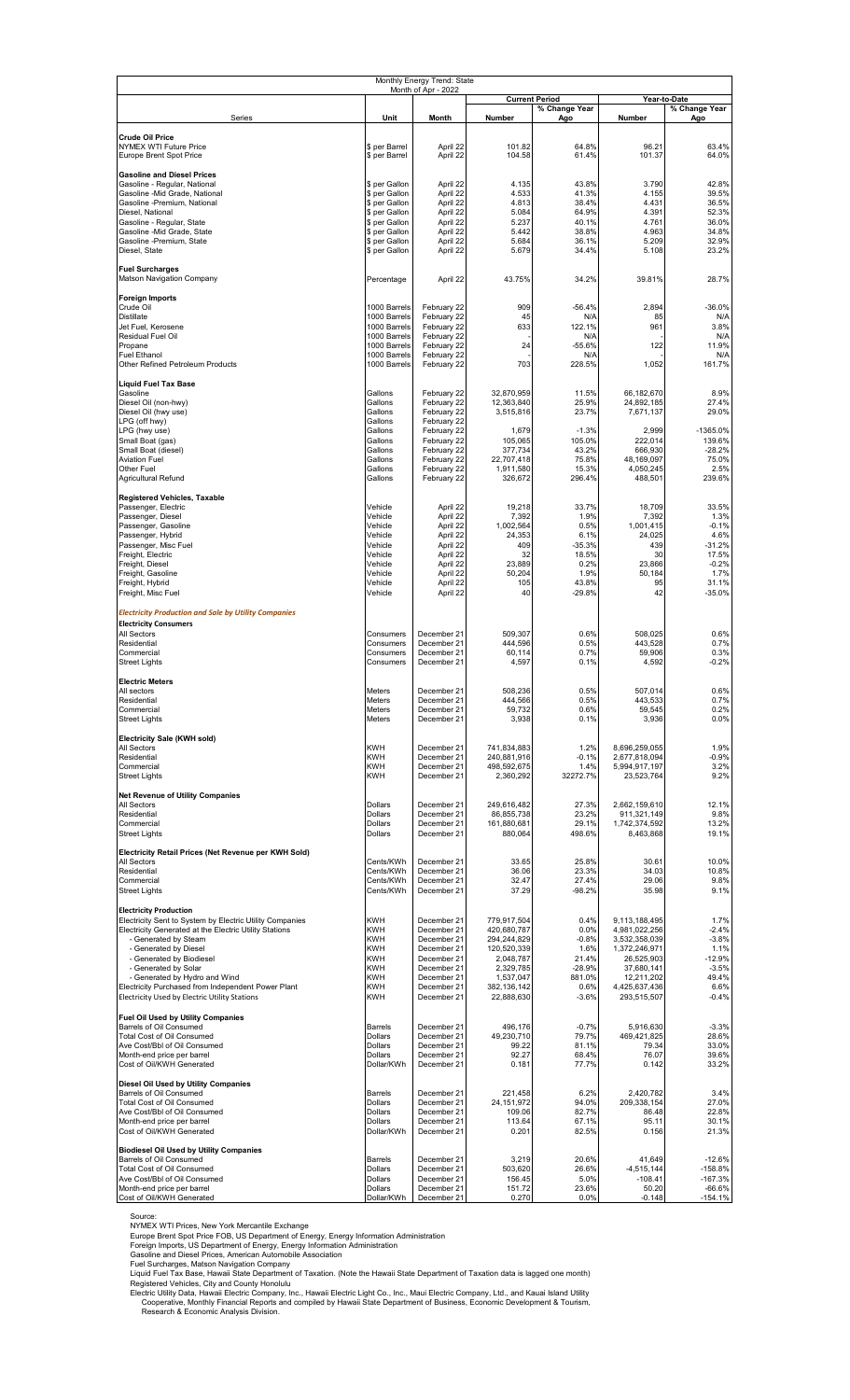| Monthly Energy Trend: Oahu<br>Month of Apr - 2022                                                     |                                  |                            |                            |                                        |                                |                       |  |  |  |  |
|-------------------------------------------------------------------------------------------------------|----------------------------------|----------------------------|----------------------------|----------------------------------------|--------------------------------|-----------------------|--|--|--|--|
|                                                                                                       |                                  |                            |                            | <b>Current Period</b><br>% Change Year | Year-to-Date<br>% Change Year  |                       |  |  |  |  |
| <b>Series</b>                                                                                         | Unit                             | Month                      | Number                     | Ago                                    | Number                         | Ago                   |  |  |  |  |
| <b>Gasoline and Diesel Prices</b>                                                                     |                                  |                            |                            |                                        |                                |                       |  |  |  |  |
| Gasoline - Regular                                                                                    | \$ per Gallon                    | April 22                   | 5.146                      | 41.4%                                  | 4.665                          | 38.7%                 |  |  |  |  |
| Gasoline - Mid Grade<br>Gasoline - Premium                                                            | \$ per Gallon<br>\$ per Gallon   | April 22<br>April 22       | 5.388<br>5.657             | 38.9%<br>36.4%                         | 4.902<br>5.170                 | 36.0%<br>34.2%        |  |  |  |  |
| Diesel                                                                                                | \$ per Gallon                    | April 22                   | 5.528                      | 33.3%                                  | 4.987                          | 21.8%                 |  |  |  |  |
| Foreign Imports                                                                                       |                                  |                            |                            |                                        |                                |                       |  |  |  |  |
| Crude Oil<br><b>Distillate</b>                                                                        | 1000 Barrels<br>1000 Barrels     | February 22<br>February 22 | 909<br>45                  | $-56.4%$<br>N/A                        | 2,894<br>85                    | $-36.0%$<br>N/A       |  |  |  |  |
| Jet Fuel, Kerosene                                                                                    | 1000 Barrels                     | February 22                | 633                        | 122.1%                                 | 961                            | 3.8%                  |  |  |  |  |
| Residual Fuel Oil<br>Propane                                                                          | 1000 Barrels<br>1000 Barrels     | February 22<br>February 22 |                            | N/A<br>N/A                             | 16                             | N/A<br>N/A            |  |  |  |  |
| <b>Fuel Ethanol</b>                                                                                   | 1000 Barrels                     | February 22                |                            | N/A                                    |                                | N/A                   |  |  |  |  |
| Other Refined Petroleum Products                                                                      | 1000 Barrels                     | February 22                | 703                        | 228.5%                                 | 1,052                          | 161.7%                |  |  |  |  |
| <b>Liquid Fuel Tax Base</b><br>Gasoline                                                               | Gallons                          | February 22                | 19,389,889                 | 8.5%                                   | 38,777,944                     | 4.9%                  |  |  |  |  |
| Diesel Oil (non-hwy)                                                                                  | Gallons                          | February 22                | 4,316,925                  | 33.4%                                  | 9,479,381                      | 79.3%                 |  |  |  |  |
| Diesel Oil (hwy use)<br>LPG (off hwy)                                                                 | Gallons<br>Gallons               | February 22                | 1,871,388                  | 28.6%                                  | 4,348,616                      | 46.4%                 |  |  |  |  |
| LPG (hwy use)                                                                                         | Gallons                          | February 22                | 1,359                      | $-18.6%$                               | 2,260                          | $-848.4%$             |  |  |  |  |
| Small Boat (gas)<br>Small Boat (diesel)                                                               | Gallons<br>Gallons               | February 22<br>February 22 | 72,829<br>377,734          | 187.5%<br>43.2%                        | 152,975<br>666,930             | 290.3%<br>$-28.2%$    |  |  |  |  |
| <b>Aviation Fuel</b>                                                                                  | Gallons                          | February 22                | 9,336,211                  | 86.2%                                  | 19,679,128                     | 77.7%                 |  |  |  |  |
| Other Fuel<br>Agricultural Refund                                                                     | Gallons<br>Gallons               | February 22<br>February 22 | 105,844<br>169,058         | $-7.1%$<br>258.3%                      | 211,643<br>265,141             | 23.4%<br>236.8%       |  |  |  |  |
|                                                                                                       |                                  |                            |                            |                                        |                                |                       |  |  |  |  |
| Registered Vehicles, Taxable<br>Passenger, Electric                                                   | Vehicle                          | April 22                   | 15,027                     | 33.3%                                  | 14,671                         | 33.4%                 |  |  |  |  |
| Passenger, Diesel<br>Passenger, Gasoline                                                              | Vehicle<br>Vehicle               | April 22<br>April 22       | 2,315<br>596,371           | 0.7%<br>0.6%                           | 2,333<br>596,021               | 0.8%<br>0.1%          |  |  |  |  |
| Passenger, Hybrid                                                                                     | Vehicle                          | April 22                   | 16,942                     | 7.5%                                   | 16,699                         | 5.9%                  |  |  |  |  |
| Passenger, Misc Fuel<br>Freight, Electric                                                             | Vehicle<br>Vehicle               | April 22<br>April 22       | 252<br>31                  | $-28.2%$<br>19.2%                      | 280<br>29                      | $-21.9%$<br>18.2%     |  |  |  |  |
| Freight, Diesel                                                                                       | Vehicle                          | April 22                   | 10,758                     | $-1.8%$                                | 10,792                         | $-2.2%$               |  |  |  |  |
| Freight, Gasoline<br>Freight, Hybrid                                                                  | Vehicle<br>Vehicle               | April 22<br>April 22       | 34,237<br>95               | 1.4%<br>48.4%                          | 34,270<br>85                   | 1.3%<br>34.3%         |  |  |  |  |
| Freight, Misc Fuel                                                                                    | Vehicle                          | April 22                   | 32                         | $-33.3%$                               | 34                             | $-39.4%$              |  |  |  |  |
| <b>Electricity Production and Sale by Utility Companies</b>                                           |                                  |                            |                            |                                        |                                |                       |  |  |  |  |
| <b>Electricity Consumers</b>                                                                          |                                  |                            |                            |                                        |                                |                       |  |  |  |  |
| All Sectors<br>Residential                                                                            | Consumers<br>Consumers           | December 21<br>December 21 | 308,721<br>274,980         | 0.4%<br>0.4%                           | 308,098<br>274,443             | 0.5%<br>0.5%          |  |  |  |  |
| Commercial                                                                                            | Consumers                        | December 21                | 33,298                     | 0.4%                                   | 33,212                         | 0.1%                  |  |  |  |  |
| <b>Street Lights</b>                                                                                  | Consumers                        | December 21                | 443                        | $-0.4%$                                | 442                            | $-1.2%$               |  |  |  |  |
| <b>Electric Meters</b>                                                                                |                                  |                            |                            |                                        |                                |                       |  |  |  |  |
| All Sectors<br>Residential                                                                            | Meters<br>Meters                 | December 21<br>December 21 | 308,294<br>274,986         | 0.4%<br>0.4%                           | 307,691<br>274,450             | 0.5%<br>0.5%          |  |  |  |  |
| Commercial                                                                                            | Meters                           | December 21                | 33,190                     | 0.3%                                   | 33,123                         | 0.0%                  |  |  |  |  |
| <b>Street Lights</b>                                                                                  | Meters                           | December 21                | 118                        | $-0.8%$                                | 119                            | $-1.2%$               |  |  |  |  |
| <b>Electricity Sale (KWH Sold)</b>                                                                    |                                  |                            |                            |                                        |                                |                       |  |  |  |  |
| <b>All Sectors</b><br>Residential                                                                     | <b>KWH</b><br><b>KWH</b>         | December 21<br>December 21 | 519,677,889<br>147,577,644 | $-1.1%$<br>$-2.6%$                     | 6,169,654,189<br>1,650,170,771 | $-0.2%$<br>$-4.9%$    |  |  |  |  |
| Commercial                                                                                            | <b>KWH</b>                       | December 21                | 370,474,214                | $-1.1%$                                | 4,504,338,333                  | 1.6%                  |  |  |  |  |
| <b>Street Lights</b>                                                                                  | <b>KWH</b>                       | December 21                | 1,626,031                  | -330.9%                                | 15,145,085                     | 14.3%                 |  |  |  |  |
| <b>Net Revenue of Utility Companies</b>                                                               | Dollars                          |                            |                            |                                        |                                |                       |  |  |  |  |
| All Sectors<br>Residential                                                                            | Dollars                          | December 21<br>December 21 | 167,570,048<br>51,592,850  | 27.4%<br>22.9%                         | 1,772,183,373<br>535,801,444   | 11.3%<br>7.4%         |  |  |  |  |
| Commercial                                                                                            | <b>Dollars</b><br>Dollars        | December 21<br>December 21 | 115,395,283                | 28.8%<br>$-685.6%$                     | 1,231,165,038                  | 13.0%<br>30.2%        |  |  |  |  |
| <b>Street Lights</b>                                                                                  |                                  |                            | 581,915                    |                                        | 5,216,891                      |                       |  |  |  |  |
| Electricity Retail Prices (Net Revenue per KWH Sold)<br>All Sectors                                   | Cents/KWh                        |                            | 32.24                      |                                        |                                |                       |  |  |  |  |
| Residential                                                                                           | Cents/KWh                        | December 21<br>December 21 | 34.96                      | 28.9%<br>26.3%                         | 28.72<br>32.47                 | 11.5%<br>13.0%        |  |  |  |  |
| Commercial<br><b>Street Lights</b>                                                                    | Cents/KWh<br>Cents/KWh           | December 21<br>December 21 | 31.15<br>35.79             | 30.2%<br>153.6%                        | 27.33<br>34.45                 | 11.2%<br>13.9%        |  |  |  |  |
|                                                                                                       |                                  |                            |                            |                                        |                                |                       |  |  |  |  |
| <b>Electricity Production</b><br>Electricity Sent to System by Electric Utility Companies             | <b>KWH</b>                       | December 21                | 545.938.718                | $-1.7%$                                | 6.435.738.221                  | $-0.6%$               |  |  |  |  |
| Electricity Generated at the Electric Utility Stations                                                | <b>KWH</b>                       | December 21                | 282,479,766                | 1.1%                                   | 3,389,809,640                  | $-2.8%$               |  |  |  |  |
| - Generated by Steam<br>- Generated by Diesel                                                         | <b>KWH</b><br><b>KWH</b>         | December 21<br>December 21 | 265,689,718<br>12,411,476  | 0.7%<br>17.0%                          | 3,196,266,572<br>129,337,024   | $-3.5%$<br>22.3%      |  |  |  |  |
| - Generated by Biodiesel                                                                              | <b>KWH</b>                       | December 21                | 2,048,787                  | 21.4%                                  | 26,525,903                     | $-12.9%$              |  |  |  |  |
| - Generated by Solar<br>- Generated by Hydro and Wind                                                 | <b>KWH</b><br><b>KWH</b>         | December 21<br>December 21 | 2,329,785                  | $-28.9%$<br>N/A                        | 37,680,141                     | $-3.5%$<br>N/A        |  |  |  |  |
| Electricity Purchased from Independent Power Plant                                                    | <b>KWH</b>                       | December 21                | 280,456,511                | $-4.5%$                                | 3,269,765,930                  | 1.9%                  |  |  |  |  |
| Electricity Used by Electric Utility Stations                                                         | <b>KWH</b>                       | December 21                | 16,997,559                 | $-3.8%$                                | 223,837,347                    | $-0.3%$               |  |  |  |  |
| <b>Fuel Oil Used by Utility Companies</b>                                                             |                                  |                            |                            |                                        |                                |                       |  |  |  |  |
| Barrels of Oil Consumed<br><b>Total Cost of Oil Consumed</b>                                          | <b>Barrels</b><br><b>Dollars</b> | December 21<br>December 21 | 434,891<br>43,769,618      | 1.6%<br>84.9%                          | 5,190,670<br>417,325,053       | $-3.0%$<br>28.8%      |  |  |  |  |
| Ave Cost/Bbl of Oil Consumed                                                                          | Dollars                          | December 21                | 100.65                     | 82.0%                                  | 80.40                          | 32.7%                 |  |  |  |  |
| Month-end price per barrel<br>Cost of Oil/KWH Generated                                               | Dollars<br>Dollar/KWh            | December 21<br>December 21 | 101.33<br>0.180            | 82.7%<br>80.0%                         | 83.06<br>0.141                 | 43.3%<br>33.1%        |  |  |  |  |
|                                                                                                       |                                  |                            |                            |                                        |                                |                       |  |  |  |  |
| Diesel Oil Used by Utility Companies<br>Barrels of Oil Consumed                                       | <b>Barrels</b>                   | December 21                | 44,250                     | 39.0%                                  | 365,992                        | 18.5%                 |  |  |  |  |
| <b>Total Cost of Oil Consumed</b>                                                                     | Dollars                          | December 21                | 4,571,646                  | 157.9%                                 | 30,008,788                     | 34.2%                 |  |  |  |  |
| Ave Cost/Bbl of Oil Consumed<br>Month-end price per barrel                                            | Dollars<br>Dollars               | December 21<br>December 21 | 103.31<br>101.23           | 85.6%<br>82.8%                         | 81.99<br>80.56                 | 13.2%<br>25.5%        |  |  |  |  |
| Cost of Oil/KWH Generated                                                                             | Dollar/KWh                       | December 21                | 0.310                      | 72.2%                                  | 0.230                          | 6.2%                  |  |  |  |  |
| <b>Biodiesel Oil Used by Utility Companies</b>                                                        |                                  |                            |                            |                                        |                                |                       |  |  |  |  |
| Barrels of Oil Consumed<br><b>Total Cost of Oil Consumed</b>                                          | <b>Barrels</b><br>Dollars        | December 21<br>December 21 | 3,219<br>503,620           | 20.6%<br>26.6%                         | 41,649<br>$-4,515,144$         | $-12.6%$<br>$-158.8%$ |  |  |  |  |
| Ave Cost/Bbl of Oil Consumed                                                                          | <b>Dollars</b>                   | December 21                | 156.45                     | 5.0%                                   | $-108.41$                      | $-167.3%$             |  |  |  |  |
| Month-end price per barrel<br>Cost of Oil/KWH Generated                                               | Dollars<br>Dollar/KWh            | December 21<br>December 21 | 151.72<br>0.270            | 23.6%<br>0.0%                          | 50.20<br>$-0.148$              | $-66.6%$<br>$-154.1%$ |  |  |  |  |
|                                                                                                       |                                  |                            |                            |                                        |                                |                       |  |  |  |  |
| <b>Energy Cost Adjustment Factor</b><br>Schedules R, G, J, DS, P, F, U, TOU-R, TOU-G, TOU-J, SS, TOU- |                                  |                            |                            |                                        |                                |                       |  |  |  |  |
| EV, EV-R, EV-C                                                                                        | \$/KWH                           | April 22                   | 0.20489                    | 71.9%                                  | 0.18338                        | 54.8%                 |  |  |  |  |

Source:<br>NYMEX WTI Prices, New York Mercantile Exchange<br>Europe Brent Spot Price FOB, US Department of Energy, Energy Information Administration<br>Foreign Imports, US Department of Energy, Energy Information Administration<br>Fue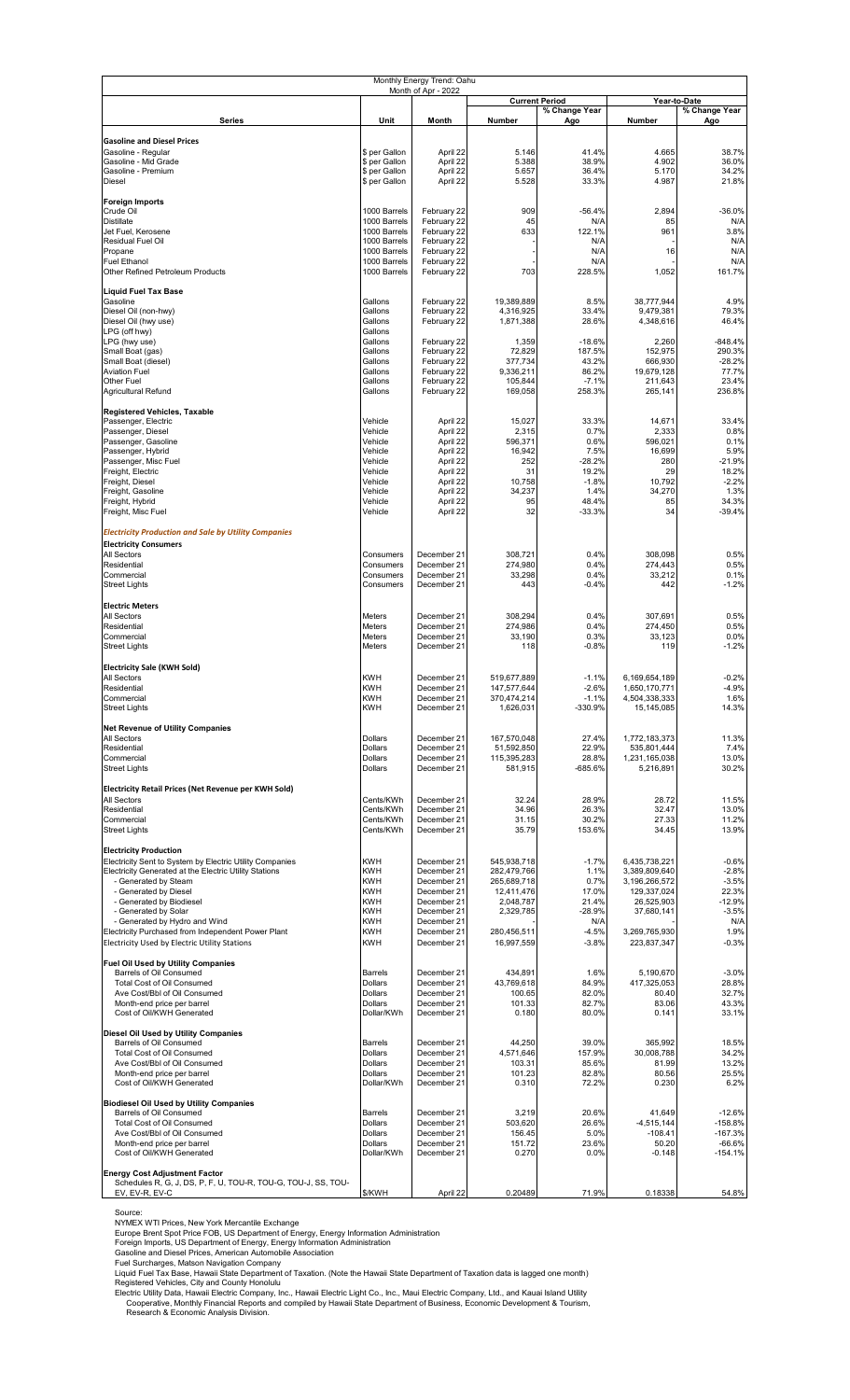|                                                                                                        |                                | Monthly Energy Trend: Maui<br>Month of Apr - 2022 |                          |                                        |                              |                               |
|--------------------------------------------------------------------------------------------------------|--------------------------------|---------------------------------------------------|--------------------------|----------------------------------------|------------------------------|-------------------------------|
|                                                                                                        |                                |                                                   |                          | <b>Current Period</b><br>% Change Year |                              | Year-to-Date<br>% Change Year |
| <b>Series</b>                                                                                          | Unit                           | Month                                             | Number                   | Ago                                    | Number                       | Ago                           |
| Gasoline and Diesel Prices (Wailuku Only)                                                              |                                |                                                   |                          |                                        |                              |                               |
| Gasoline - Regular<br>Gasoline - Mid Grade                                                             | \$ per Gallon<br>\$ per Gallon | April 22<br>April 22                              | 5.344<br>5.558           | 42.0%<br>42.5%                         | 4.903<br>5.111               | 35.1%<br>34.1%                |
| Gasoline - Premium                                                                                     | \$ per Gallon                  | April 22                                          | 5.728                    | 38.8%                                  | 5.291                        | 32.2%                         |
| Diesel                                                                                                 | \$ per Gallon                  | April 22                                          | 5.822                    | 34.9%                                  | 5.252                        | 25.2%                         |
| <b>Foreign Imports</b><br>Crude Oil                                                                    | 1000 Barrels                   | February 22                                       |                          | N/A                                    |                              | N/A                           |
| <b>Distillate</b>                                                                                      | 1000 Barrels                   | February 22                                       |                          | N/A                                    |                              | N/A                           |
| Jet Fuel, Kerosene<br>Residual Fuel Oil                                                                | 1000 Barrels<br>1000 Barrels   | February 22<br>February 22                        |                          | N/A<br>N/A                             |                              | N/A<br>N/A                    |
| Propane                                                                                                | 1000 Barrels                   | February 22                                       | 6                        | $-70.0%$                               | 35                           | $-20.5%$                      |
| <b>Fuel Ethanol</b><br>Other Refined Petroleum Products                                                | 1000 Barrels<br>1000 Barrels   | February 22<br>February 22                        |                          | N/A<br>N/A                             |                              | N/A<br>N/A                    |
|                                                                                                        |                                |                                                   |                          |                                        |                              |                               |
| <b>Liquid Fuel Tax Base</b><br>Gasoline                                                                | Gallons                        | February 22                                       | 4,871,483                | 16.7%                                  | 9,922,580                    | 15.3%                         |
| Diesel Oil (non-hwy)<br>Diesel Oil (hwy use)                                                           | Gallons<br>Gallons             | February 22<br>February 22                        | 4,776,428<br>410,117     | 40.3%<br>6.5%                          | 8,548,738<br>843,593         | 4.2%<br>4.0%                  |
| LPG (off hwy)                                                                                          | Gallons                        |                                                   |                          |                                        |                              |                               |
| LPG (hwy use)<br>Small Boat (gas)                                                                      | Gallons<br>Gallons             | February 22<br>February 22                        | 7,326                    | N/A<br>142.3%                          | 17,138                       | N/A<br>178.9%                 |
| Small Boat (diesel)                                                                                    | Gallons                        | February 22                                       |                          | N/A                                    |                              | N/A                           |
| <b>Aviation Fuel</b><br>Other Fuel                                                                     | Gallons<br>Gallons             | February 22<br>February 22                        | 7,968,160<br>18,669      | 65.9%<br>$-9.5%$                       | 16,758,092<br>40,264         | 63.6%<br>-1552.0%             |
| Agricultural Refund                                                                                    | Gallons                        | February 22                                       | 157,435                  | 2684.8%                                | 180,702                      | 755.5%                        |
| <b>Registered Vehicles, Taxable</b>                                                                    |                                |                                                   |                          |                                        |                              |                               |
| Passenger, Electric<br>Passenger, Diesel                                                               | Vehicle<br>Vehicle             | April 22<br>April 22                              | 2,231<br>1,359           | 32.1%<br>1.5%                          | 2,150<br>1,359               | 30.4%<br>1.6%                 |
| Passenger, Gasoline                                                                                    | Vehicle                        | April 22                                          | 155,254                  | 0.3%                                   | 154,757                      | $-0.3%$                       |
| Passenger, Hybrid<br>Passenger, Misc Fuel                                                              | Vehicle<br>Vehicle             | April 22<br>April 22                              | 3,280<br>108             | $-0.4%$<br>$-50.9%$                    | 3,230<br>110                 | $-1.7%$<br>$-50.2%$           |
| Freight, Electric                                                                                      | Vehicle                        | April 22                                          |                          | N/A                                    |                              | N/A                           |
| Freight, Diesel<br>Freight, Gasoline                                                                   | Vehicle<br>Vehicle             | April 22<br>April 22                              | 3,726<br>6,800           | 2.7%<br>3.0%                           | 3,708<br>6,777               | 1.9%<br>2.8%                  |
| Freight, Hybrid                                                                                        | Vehicle                        | April 22                                          | 3                        | 0.0%                                   | 3                            | 0.0%                          |
| Freight, Misc Fuel                                                                                     | Vehicle                        | April 22                                          | 5                        | 0.0%                                   | 5                            | 0.0%                          |
| <b>Electricity Production and Sale by Utility Companies</b>                                            |                                |                                                   |                          |                                        |                              |                               |
| <b>Electricity Consumers</b><br>All Sectors                                                            | Consumers                      | December 21                                       | 68,757                   | 0.7%                                   | 68,568                       | 0.9%                          |
| Residential                                                                                            | Consumers                      | December 21                                       | 58,907                   | 0.6%                                   | 58,785                       | 1.1%                          |
| Commercial<br><b>Street Lights</b>                                                                     | Consumers<br>Consumers         | December 21<br>December 21                        | 9,644<br>206             | 1.0%<br>$-1.0%$                        | 9,578<br>205                 | 0.2%<br>$-3.2%$               |
|                                                                                                        |                                |                                                   |                          |                                        |                              |                               |
| <b>Electric Meters</b><br>All Sectors                                                                  | Meters                         | December 21                                       | 68,505                   | 0.6%                                   | 68,351                       | 0.9%                          |
| Residential<br>Commercial                                                                              | Meters                         | December 21                                       | 58,871                   | 0.6%<br>1.0%                           | 58,784                       | 1.0%                          |
| <b>Street Lights</b>                                                                                   | Meters<br>Meters               | December 21<br>December 21                        | 9,622<br>12              | 9.1%                                   | 9,556<br>11                  | 0.1%<br>2.3%                  |
| <b>Electricity Sale (KWH Sold)</b>                                                                     |                                |                                                   |                          |                                        |                              |                               |
| All Sectors                                                                                            | <b>KWH</b>                     | December 21                                       | 86,034,701               | 6.4%                                   | 983,972,039                  | 9.5%                          |
| Residential<br>Commercial                                                                              | KWH<br><b>KWH</b>              | December 21<br>December 21                        | 34,218,906<br>51,428,550 | 3.2%<br>8.7%                           | 378,983,447<br>600,407,950   | 5.8%<br>12.2%                 |
| <b>Street Lights</b>                                                                                   | <b>KWH</b>                     | December 21                                       | 387,245                  | 0.9%                                   | 4,580,642                    | $-0.3%$                       |
| <b>Net Revenue of Utility Companies</b>                                                                |                                |                                                   |                          |                                        |                              |                               |
| All Sectors<br>Residential                                                                             | <b>Dollars</b><br>Dollars      | December 21<br>December 21                        | 30,248,543<br>12,069,607 | 28.4%<br>23.6%                         | 335,010,753<br>132,072,676   | 13.1%<br>10.6%                |
| Commercial                                                                                             | <b>Dollars</b>                 | December 21                                       | 18,049,112               | 31.9%                                  | 201,484,633                  | 14.9%                         |
| <b>Street Lights</b>                                                                                   | <b>Dollars</b>                 | December 21                                       | 129,824                  | 23.1%                                  | 1,453,444                    | 3.2%                          |
| Electricity Retail Prices (Net Revenue per KWH Sold)                                                   |                                |                                                   |                          |                                        |                              |                               |
| All Sectors<br>Residential                                                                             | Cents/KWh<br>Cents/KWh         | December 21<br>December 21                        | 35.16<br>35.27           | 20.7%<br>19.8%                         | 34.05<br>34.85               | 3.3%<br>4.6%                  |
| Commercial                                                                                             | Cents/KWh                      | December 21                                       | 35.10                    | 21.3%                                  | 33.56                        | 2.4%                          |
| <b>Street Lights</b>                                                                                   | Cents/KWh                      | December 21                                       | 33.53                    | 22.0%                                  | 31.73                        | 3.5%                          |
| <b>Electricity Production</b><br>Electricity Sent to System by Electric Utility Companies              | <b>KWH</b>                     | December 21                                       | 90,095,258               | 4.3%                                   |                              | 9.9%                          |
| Electricity Generated at the Electric Utility Stations                                                 | <b>KWH</b>                     | December 21                                       | 69,637,111               | 2.3%                                   | 1,038,578,255<br>789,902,324 | 10.2%                         |
| - Generated by Steam<br>- Generated by Diesel                                                          | <b>KWH</b><br><b>KWH</b>       | December 21<br>December 21                        | 11,751,981<br>57,885,130 | $-31.5%$<br>13.7%                      | 142,376,925<br>647,525,399   | 1.1%<br>12.4%                 |
| - Generated by Hydro and Wind                                                                          | <b>KWH</b>                     | December 21                                       |                          | N/A                                    |                              | N/A                           |
| Electricity Purchased from Independent Power Plant<br>Electricity Used by Electric Utility Stations    | <b>KWH</b><br><b>KWH</b>       | December 21<br>December 21                        | 23,803,408<br>3,345,261  | 11.0%<br>5.2%                          | 285,516,995<br>36,841,064    | 8.2%<br>3.0%                  |
| Fuel Oil Used by Utility Companies                                                                     |                                |                                                   |                          |                                        |                              |                               |
| Barrels of Oil Consumed                                                                                | Barrels                        | December 21                                       | 27,142                   | $-29.7%$                               | 322,893                      | $-0.1%$                       |
| Total Cost of Oil Consumed<br>Ave Cost/Bbl of Oil Consumed                                             | Dollars<br>Dollars             | December 21<br>December 21                        | 2,373,450<br>87.45       | 24.7%<br>77.4%                         | 22,521,662<br>69.75          | 33.5%<br>33.6%                |
| Month-end price per barrel                                                                             | <b>Dollars</b>                 | December 21                                       | 85.14                    | 57.2%                                  | 72.33                        | 41.1%                         |
| Cost of Oil/KWH Generated                                                                              | Dollar/KWh                     | December 21                                       | 0.200                    | 81.8%                                  | 0.157                        | 32.4%                         |
| Diesel Oil Used by Utility Companies                                                                   |                                |                                                   |                          |                                        |                              |                               |
| Barrels of Oil Consumed<br><b>Total Cost of Oil Consumed</b>                                           | Barrels<br><b>Dollars</b>      | December 21<br>December 21                        | 90,856<br>10,062,792     | 12.5%<br>112.7%                        | 1,011,687<br>86,252,881      | 12.3%<br>34.7%                |
| Ave Cost/Bbl of Oil Consumed                                                                           | Dollars                        | December 21                                       | 110.76                   | 89.1%                                  | 85.26                        | 20.0%                         |
| Month-end price per barrel<br>Cost of Oil/KWH Generated                                                | Dollars<br>Dollar/KWh          | December 21<br>December 21                        | 106.22<br>0.170          | 77.4%<br>88.9%                         | 88.23<br>0.131               | 28.9%<br>17.2%                |
| <b>Biodiesel Oil Used by Utility Companies</b>                                                         |                                |                                                   |                          |                                        |                              |                               |
| Barrels of Oil Consumed                                                                                | Barrels                        | December 21                                       |                          | N/A                                    |                              | N/A                           |
| Total Cost of Oil Consumed<br>Ave Cost/Bbl of Oil Consumed                                             | Dollars<br>Dollars             | December 21<br>December 21                        |                          | N/A<br>N/A                             |                              | N/A<br>N/A                    |
| Month-end price per barrel                                                                             | <b>Dollars</b>                 | December 21                                       |                          | N/A                                    |                              | N/A                           |
| Cost of Oil/KWH Generated                                                                              | Dollar/KWh                     | December 21                                       |                          | N/A                                    |                              | N/A                           |
| <b>Energy Cost Adjustment Factor</b><br>Schedules R, G, J, H, P, F, U, TOU-R, TOU-G, TOU-J, TOU-P, TOU |                                |                                                   |                          |                                        |                              |                               |
| EV, EV-R, EV-C                                                                                         | \$/KWH                         | April 22                                          | 0.24483                  | 49.5%                                  | 0.21996                      | 42.3%                         |

Source:<br>NYMEX WTI Prices, New York Mercantile Exchange<br>Europe Brent Spot Price FOB, US Department of Energy, Energy Information Administration<br>Foreign Imports, US Department of Energy, Energy Information Administration<br>Gas

|  |  |  |  |  |  | Liquid Fuel Tax Base. Hawaii State Department of Taxation. (Note the Hawaii State Department of Taxation data is lagged one month) |  |  |  |
|--|--|--|--|--|--|------------------------------------------------------------------------------------------------------------------------------------|--|--|--|
|  |  |  |  |  |  |                                                                                                                                    |  |  |  |

Liquid Fuel Tax Base, Hawaii State Department of Taxation. (Note the Hawaii State Department of Taxation data is lagged one month)<br>Registered Vehicles, City and County Honolulu<br>Electric Utility Data, Hawaii Electric Light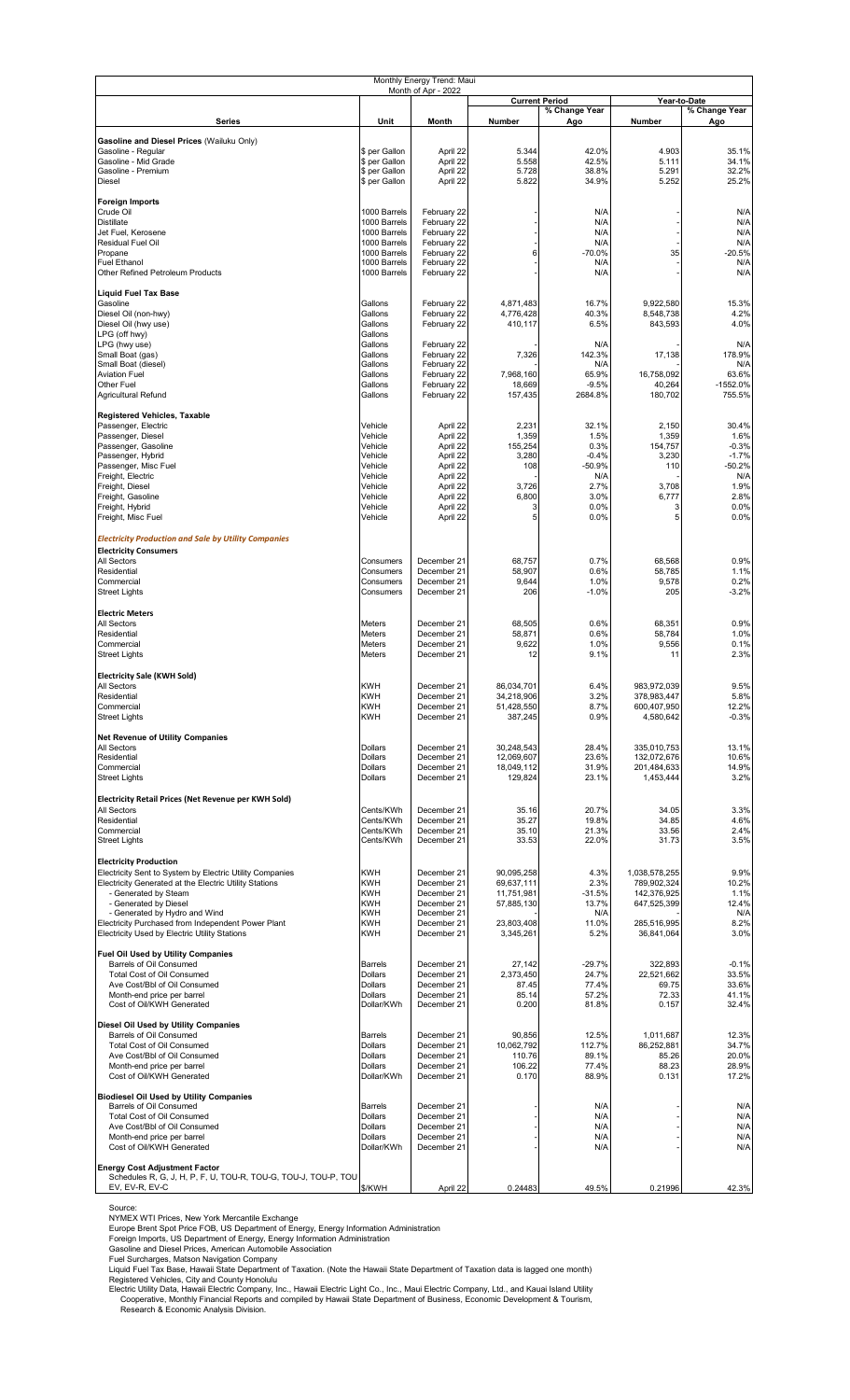|                                                             |                        | Monthly Energy Trend: Lanai<br>Month of Apr - 2022 |             |                       |            |               |
|-------------------------------------------------------------|------------------------|----------------------------------------------------|-------------|-----------------------|------------|---------------|
|                                                             |                        |                                                    |             | <b>Current Period</b> |            | Year-to-Date  |
|                                                             |                        |                                                    |             | % Change Year         |            | % Change Year |
| Series                                                      | Unit                   | Month                                              | Number      | Ago                   | Number     | Ago           |
| <b>Electricity Production and Sale by Utility Companies</b> |                        |                                                    |             |                       |            |               |
|                                                             |                        |                                                    |             |                       |            |               |
| <b>Electricity Consumers</b>                                |                        |                                                    |             |                       |            |               |
| <b>All Sectors</b>                                          | Consumers              | December 21                                        | 1,758       | 0.5%                  | 1,750      | 0.3%          |
| Residential                                                 | Consumers              | December 21                                        | 1,500       | 0.3%                  | 1,494      | 0.2%          |
| Commercial<br><b>Street Lights</b>                          | Consumers<br>Consumers | December 21<br>December 21                         | 254<br>4    | 1.6%<br>0.0%          | 252<br>4   | 0.7%<br>0.0%  |
|                                                             |                        |                                                    |             |                       |            |               |
| <b>Electric Meters</b>                                      |                        |                                                    |             |                       |            |               |
| <b>All Sectors</b>                                          | Meters                 | December 21                                        | 1,761       | 0.5%                  | 1,753      | 0.3%          |
| Residential                                                 | Meters                 | December 21                                        | 1,500       | 0.3%                  | 1,494      | 0.2%          |
| Commercial                                                  | Meters                 | December 21                                        | 260         | 1.6%                  | 258        | 0.6%          |
| <b>Street Lights</b>                                        | <b>Meters</b>          | December 21                                        |             | 0.0%                  |            | 0.0%          |
| <b>Electricity Sale (KWH Sold)</b>                          |                        |                                                    |             |                       |            |               |
| <b>All Sectors</b>                                          | <b>KWH</b>             | December 21                                        | 2,900,594   | 0.8%                  | 34,698,858 | 10.6%         |
| Residential                                                 | <b>KWH</b>             | December 21                                        | 780,001     | $-0.7%$               | 8,815,364  | 4.2%          |
| Commercial                                                  | <b>KWH</b>             | December 21                                        | 2,110,014   | 1.4%                  | 25,756,980 | 13.1%         |
| <b>Street Lights</b>                                        | <b>KWH</b>             | December 21                                        | 10,579      | 0.6%                  | 126,514    | 0.0%          |
| <b>Net Revenue of Utility Companies</b>                     |                        |                                                    |             |                       |            |               |
| <b>All Sectors</b>                                          | <b>Dollars</b>         | December 21                                        | 1,370,316   | 36.6%                 | 14,526,121 | 24.7%         |
| Residential                                                 | Dollars                | December 21                                        | 369,598     | 36.9%                 | 3,680,702  | 19.5%         |
| Commercial                                                  | Dollars                | December 21                                        | 995,794     | 36.5%                 | 10,793,027 | 26.6%         |
| <b>Street Lights</b>                                        | Dollars                | December 21                                        | 4,924       | 35.8%                 | 52,392     | 14.5%         |
|                                                             |                        |                                                    |             |                       |            |               |
| Electricity Retail Prices (Net Revenue per KWH Sold)        |                        |                                                    |             |                       |            |               |
| <b>All Sectors</b>                                          | Cents/KWh              | December 21                                        | 47.24       | 35.5%                 | 41.86      | 12.7%         |
| Residential                                                 | Cents/KWh              | December 21                                        | 47.38       | 37.9%                 | 41.75      | 14.7%         |
| Commercial                                                  | Cents/KWh              | December 21                                        | 47.19       | 34.7%                 | 41.90      | 12.0%         |
| <b>Street Lights</b>                                        | Cents/KWh              | December 21                                        | 46.55       | 35.0%                 | 41.41      | 14.4%         |
| <b>Electricity Production</b>                               |                        |                                                    |             |                       |            |               |
| Electricity Sent to System by Electric Utility Companies    | <b>KWH</b>             | December 21                                        | 3,059,558   | 2.0%                  | 36,445,644 | 10.4%         |
| Electricity Generated at the Electric Utility Stations      | KWH                    | December 21                                        | 3,096,440   | 3.6%                  | 36,564,450 | 11.0%         |
| - Generated by Steam                                        | <b>KWH</b>             | December 21                                        |             | N/A                   |            | N/A           |
| - Generated by Diesel                                       | <b>KWH</b>             | December 21                                        | 3,096,440   | 3.6%                  | 36,564,450 | 11.0%         |
| - Generated by Hydro and Wind                               | <b>KWH</b>             | December 21                                        |             | N/A                   |            | N/A           |
| Electricity Purchased from Independent Power Plant          | <b>KWH</b>             | December 21                                        | 42,683      | $-48.6%$              | 769,153    | -21.7%        |
| <b>Electricity Used by Electric Utility Stations</b>        | <b>KWH</b>             | December 21                                        | 68,770      | $-1.4%$               | 932,274    | 3.3%          |
| <b>Fuel Oil Used by Utility Companies</b>                   |                        |                                                    |             |                       |            |               |
| Barrels of Oil Consumed                                     | <b>Barrels</b>         | December 21                                        |             | N/A                   |            | N/A           |
| <b>Total Cost of Oil Consumed</b>                           | <b>Dollars</b>         | December 21                                        | 0           | N/A                   | N/A        | N/A           |
| Ave Cost/Bbl of Oil Consumed                                | Dollars                | December 21                                        | 0           | N/A                   | N/A        | N/A           |
| Month-end price per barrel                                  | Dollars                | December 21                                        | 0           | N/A                   | N/A        | N/A           |
| Cost of Oil/KWH Generated                                   | Dollar/KWh             | December 21                                        | 0           | N/A                   | N/A        | N/A           |
|                                                             |                        |                                                    |             |                       |            |               |
| Diesel Oil Used by Utility Companies                        |                        |                                                    |             |                       |            |               |
| Barrels of Oil Consumed                                     | Barrels                | December 21                                        | 5,441       | 2.7%                  | 63,958     | 12.3%         |
| <b>Total Cost of Oil Consumed</b>                           | Dollars                | December 21                                        | 788,802     | 68.3%                 | 7,730,434  | 43.7%         |
| Ave Cost/Bbl of Oil Consumed                                | Dollars                | December 21                                        | 144.97      | 63.9%                 | 120.87     | 28.0%         |
| Month-end price per barrel                                  | Dollars                | December 21                                        | 139.29      | 44.9%                 | 124.00     | 32.4%         |
| Cost of Oil/KWH Generated                                   | Dollar/KWh             | December 21                                        | 0.250       | 56.3%                 | 0.211      | 28.4%         |
| <b>Biodiesel Oil Used by Utility Companies</b>              |                        |                                                    |             |                       |            |               |
| Barrels of Oil Consumed                                     | Barrels                | December 21                                        |             | N/A                   |            | N/A           |
| <b>Total Cost of Oil Consumed</b>                           | <b>Dollars</b>         | December 21                                        | $\mathbf 0$ | N/A                   | N/A        | N/A           |
| Ave Cost/Bbl of Oil Consumed                                | Dollars                | December 21                                        | 0           | N/A                   | N/A        | N/A           |
| Month-end price per barrel                                  | Dollars                | December 21                                        | $\mathbf 0$ | N/A                   | N/A        | N/A           |
| Cost of Oil/KWH Generated                                   | Dollar/KWh             | December 21                                        | 0           | N/A                   | N/A        | N/A           |
| <b>Energy Cost Adjustment Factor</b>                        |                        |                                                    |             |                       |            |               |
| Schedules R, G, J, H, P, F, U, TOU-R, TOU-G, TOU-J, TOU-P,  |                        |                                                    |             |                       |            |               |
| TOU EV, EV-R, EV-C                                          | \$/KWH                 | April 22                                           | 0.33341     | 38.8%                 | 0.30347    | 40.7%         |

Source:<br>NYMEX WTI Prices, New York Mercantile Exchange<br>Evrope Brent Spot Price FOB, US Department of Energy, Energy Information Administration<br>Foreign Imports, US Department of Energy, Energy Information Administration<br>Gas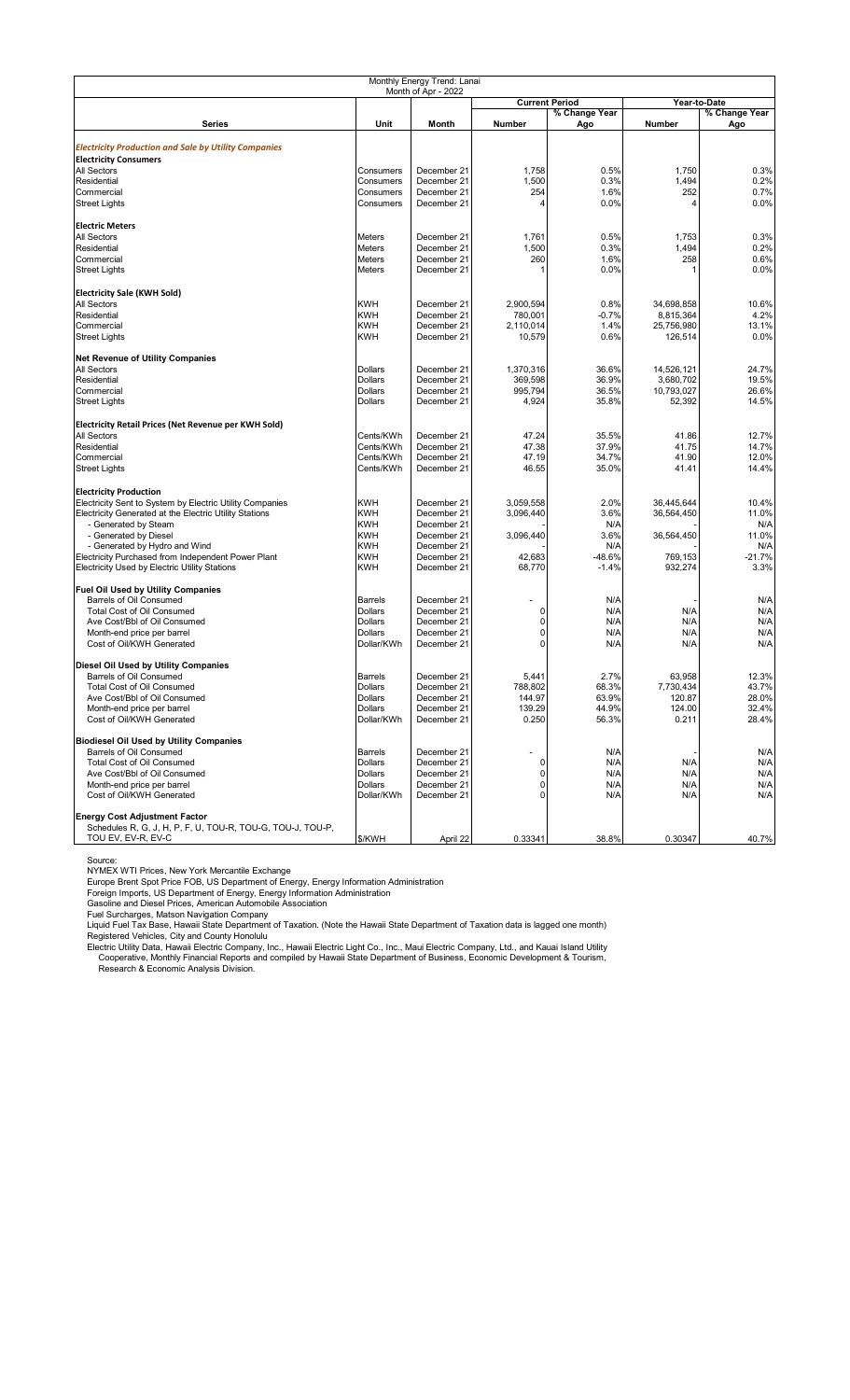|                                                                                                            |                          | Monthly Energy Trend: Molokai<br>Month of Apr - 2022 |                |                       |                    |               |
|------------------------------------------------------------------------------------------------------------|--------------------------|------------------------------------------------------|----------------|-----------------------|--------------------|---------------|
|                                                                                                            |                          |                                                      |                | <b>Current Period</b> |                    | Year-to-Date  |
|                                                                                                            |                          |                                                      |                | % Change Year         |                    | % Change Year |
| Series                                                                                                     | Unit                     | Month                                                | Number         | Ago                   | Number             | Ago           |
| <b>Electricity Production and Sale by Utility Companies</b>                                                |                          |                                                      |                |                       |                    |               |
| <b>Electricity Consumers</b>                                                                               |                          |                                                      |                |                       |                    |               |
| <b>All Sectors</b>                                                                                         | Consumers                | December 21                                          | 3,273          | 0.1%                  | 3,270              | 0.4%          |
| Residential                                                                                                | Consumers                | December 21                                          | 2,723          | 0.1%                  | 2,721              | 0.4%          |
| Commercial                                                                                                 | Consumers                | December 21                                          | 541            | 0.4%                  | 540                | 0.5%          |
| <b>Street Lights</b>                                                                                       | Consumers                | December 21                                          | 9              | 0.0%                  | 9                  | $-0.9%$       |
| <b>Electric Meters</b>                                                                                     |                          |                                                      |                |                       |                    |               |
| <b>All Sectors</b>                                                                                         | Meters                   | December 21                                          | 3,259          | 0.1%                  | 3,256              | 0.4%          |
| Residential                                                                                                | Meters                   | December 21                                          | 2,723          | 0.1%                  | 2,721              | 0.4%          |
| Commercial                                                                                                 | Meters                   | December 21                                          | 536            | 0.4%                  | 535                | 0.5%          |
| <b>Street Lights</b>                                                                                       | Meters                   | December 21                                          |                | N/A                   |                    | N/A           |
| <b>Electricity Sale (KWH Sold)</b>                                                                         |                          |                                                      |                |                       |                    |               |
| <b>All Sectors</b>                                                                                         | <b>KWH</b>               | December 21                                          | 2,357,442      | $-6.1%$               | 28,995,462         | $-0.2\%$      |
| Residential                                                                                                | <b>KWH</b>               | December 21                                          | 1,047,493      | 1.8%                  | 11,547,710         | 1.0%          |
| Commercial                                                                                                 | <b>KWH</b>               | December 21                                          | 1,271,663      | $-11.7%$              | 17,006,619         | $-1.2%$       |
| <b>Street Lights</b>                                                                                       | <b>KWH</b>               | December 21                                          | 38,286         | $-8.4%$               | 441,133            | 8.5%          |
|                                                                                                            |                          |                                                      |                |                       |                    |               |
| <b>Net Revenue of Utility Companies</b>                                                                    |                          | December 21                                          |                |                       |                    |               |
| <b>All Sectors</b>                                                                                         | Dollars                  |                                                      | 957,541        | 19.4%                 | 11,011,038         | 9.5%          |
| Residential                                                                                                | Dollars                  | December 21                                          | 412,410        | 23.5%                 | 4,484,656          | 10.7%         |
| Commercial                                                                                                 | Dollars                  | December 21                                          | 530,374        | 16.5%                 | 6,365,828          | 8.5%          |
| <b>Street Lights</b>                                                                                       | Dollars                  | December 21                                          | 14,757         | 13.9%                 | 160,554            | 20.8%         |
| Electricity Retail Prices (Net Revenue per KWH Sold)                                                       |                          |                                                      |                |                       |                    |               |
| <b>All Sectors</b>                                                                                         | Cents/KWh                | December 21                                          | 40.62          | 27.1%                 | 37.98              | 9.8%          |
| Residential                                                                                                | Cents/KWh                | December 21                                          | 39.37          | 21.3%                 | 38.84              | 9.6%          |
| Commercial<br><b>Street Lights</b>                                                                         | Cents/KWh<br>Cents/KWh   | December 21<br>December 21                           | 41.71<br>38.54 | 31.9%<br>24.3%        | 37.43<br>36.40     | 9.8%<br>11.3% |
|                                                                                                            |                          |                                                      |                |                       |                    |               |
| <b>Electricity Production</b>                                                                              |                          |                                                      |                |                       |                    |               |
| Electricity Sent to System by Electric Utility Companies                                                   | <b>KWH</b>               | December 21                                          | 2,639,492      | $-4.3%$               | 31,802,919         | $-0.7%$       |
| Electricity Generated at the Electric Utility Stations                                                     | KWH                      | December 21                                          | 2,761,940      | $-4.1%$               | 33, 133, 440       | $-0.5%$       |
| - Generated by Steam                                                                                       | <b>KWH</b>               | December 21                                          |                | N/A                   |                    | N/A           |
| - Generated by Diesel                                                                                      | <b>KWH</b>               | December 21                                          | 2,761,940      | $-4.1%$               | 33,133,440         | $-0.5%$       |
| - Generated by Hydro and Wind                                                                              | <b>KWH</b>               | December 21                                          |                | N/A                   |                    | N/A           |
| Electricity Purchased from Independent Power Plant<br><b>Electricity Used by Electric Utility Stations</b> | <b>KWH</b><br><b>KWH</b> | December 21<br>December 21                           | 457<br>122,905 | $-23.6%$<br>1.9%      | 5,977<br>1,336,495 | 7.8%<br>2.9%  |
|                                                                                                            |                          |                                                      |                |                       |                    |               |
| <b>Fuel Oil Used by Utility Companies</b>                                                                  |                          |                                                      |                |                       |                    |               |
| Barrels of Oil Consumed                                                                                    | Barrels                  | December 21                                          |                | N/A                   |                    | N/A           |
| <b>Total Cost of Oil Consumed</b>                                                                          | <b>Dollars</b>           | December 21                                          | 0              | N/A                   | N/A                | N/A           |
| Ave Cost/Bbl of Oil Consumed                                                                               | <b>Dollars</b>           | December 21                                          | 0              | N/A                   | N/A                | N/A           |
| Month-end price per barrel                                                                                 | Dollars                  | December 21                                          | 0              | N/A                   | N/A                | N/A           |
| Cost of Oil/KWH Generated                                                                                  | Dollar/KWh               | December 21                                          | 0              | N/A                   | N/A                | N/A           |
| Diesel Oil Used by Utility Companies                                                                       |                          |                                                      |                |                       |                    |               |
| Barrels of Oil Consumed                                                                                    | Barrels                  | December 21                                          | 4,604          | $-7.3%$               | 56,444             | $-0.3%$       |
| <b>Total Cost of Oil Consumed</b>                                                                          | Dollars                  | December 21                                          | 445,818        | 45.1%                 | 4,941,066          | 20.6%         |
| Ave Cost/Bbl of Oil Consumed                                                                               | Dollars                  | December 21                                          | 96.83          | 56.5%                 | 87.54              | 21.0%         |
| Month-end price per barrel                                                                                 | <b>Dollars</b>           | December 21                                          | 103.71         | 56.5%                 | 90.19              | 23.5%         |
| Cost of Oil/KWH Generated                                                                                  | Dollar/KWh               | December 21                                          | 0.160          | 45.5%                 | 0.147              | 17.3%         |
| <b>Biodiesel Oil Used by Utility Companies</b>                                                             |                          |                                                      |                |                       |                    |               |
| Barrels of Oil Consumed                                                                                    | Barrels                  | December 21                                          |                | N/A                   |                    | N/A           |
| <b>Total Cost of Oil Consumed</b>                                                                          | <b>Dollars</b>           | December 21                                          | $\mathbf 0$    | N/A                   | N/A                | N/A           |
| Ave Cost/Bbl of Oil Consumed                                                                               | Dollars                  | December 21                                          | 0              | N/A                   | N/A                | N/A           |
| Month-end price per barrel                                                                                 | <b>Dollars</b>           | December 21                                          | $\mathbf 0$    | N/A                   | N/A                | N/A           |
| Cost of Oil/KWH Generated                                                                                  | Dollar/KWh               | December 21                                          | 0              | N/A                   | N/A                | N/A           |
| <b>Energy Cost Adjustment Factor</b>                                                                       |                          |                                                      |                |                       |                    |               |
| Schedules R, G, J, H, P, F, TOU-R, TOU-G, TOU-J, TOU-P, TOU                                                |                          |                                                      |                |                       |                    |               |
| EV, EV-R, EV-C                                                                                             | \$/KWH                   | April 22                                             | 0.25193        | 41.4%                 | 0.23711            | 50.0%         |

Source:<br>NYMEX WTI Prices, New York Mercantile Exchange<br>Evrope Brent Spot Price FOB, US Department of Energy, Energy Information Administration<br>Foreign Imports, US Department of Energy, Energy Information Administration<br>Gas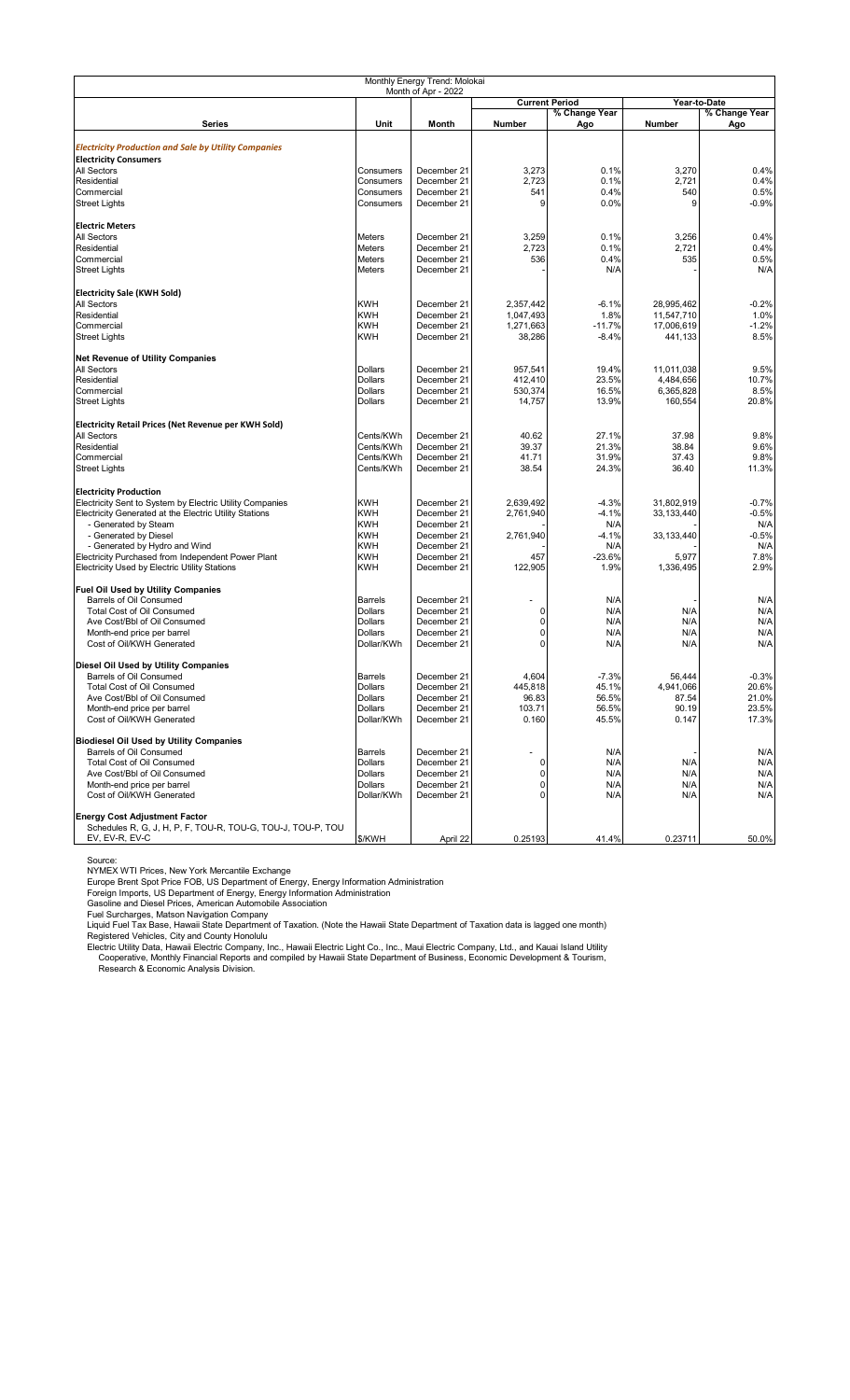| Monthly Energy Trend: Hawaii<br>Month of Apr - 2022                                                    |                                |                            |                          |                                        |                              |                               |  |  |  |  |
|--------------------------------------------------------------------------------------------------------|--------------------------------|----------------------------|--------------------------|----------------------------------------|------------------------------|-------------------------------|--|--|--|--|
|                                                                                                        |                                |                            |                          | <b>Current Period</b><br>% Change Year |                              | Year-to-Date<br>% Change Year |  |  |  |  |
| <b>Series</b>                                                                                          | Unit                           | Month                      | Number                   | Ago                                    | Number                       | Ago                           |  |  |  |  |
| <b>Gasoline and Diesel Prices (Hilo only)</b>                                                          |                                |                            |                          |                                        |                              |                               |  |  |  |  |
| Gasoline - Regular<br>Gasoline - Mid Grade                                                             | \$ per Gallon<br>\$ per Gallon | April 22<br>April 22       | 5.294<br>5.504           | 36.6%<br>35.3%                         | 4.781<br>4.987               | 30.4%<br>29.2%                |  |  |  |  |
| Gasoline - Premium<br>Diesel                                                                           | \$ per Gallon                  | April 22                   | 5.818<br>5.828           | 34.3%<br>36.3%                         | 5.290<br>5.180               | 28.2%<br>23.6%                |  |  |  |  |
|                                                                                                        | \$ per Gallon                  | April 22                   |                          |                                        |                              |                               |  |  |  |  |
| Foreign Imports<br>Crude Oil                                                                           | 1000 Barrels                   | February 22                |                          | N/A                                    |                              | N/A                           |  |  |  |  |
| Distillate<br>Jet Fuel, Kerosene                                                                       | 1000 Barrels<br>1000 Barrels   | February 22<br>February 22 |                          | N/A<br>N/A                             |                              | N/A<br>N/A                    |  |  |  |  |
| <b>Residual Fuel Oil</b>                                                                               | 1000 Barrels                   | February 22                |                          | N/A                                    |                              | N/A                           |  |  |  |  |
| Propane<br><b>Fuel Ethanol</b>                                                                         | 1000 Barrels<br>1000 Barrels   | February 22<br>February 22 | 18                       | 0.0%<br>N/A                            | 57                           | 35.7%<br>N/A                  |  |  |  |  |
| Other Refined Petroleum Products                                                                       | 1000 Barrels                   | February 22                |                          | N/A                                    |                              | N/A                           |  |  |  |  |
| <b>Liquid Fuel Tax Base</b>                                                                            |                                |                            |                          |                                        |                              |                               |  |  |  |  |
| Gasoline<br>Diesel Oil (non-hwy)                                                                       | Gallons<br>Gallons             | February 22<br>February 22 | 6,421,861<br>2,627,739   | 12.5%<br>$-14.1%$                      | 13,042,207<br>5,577,998      | 11.6%<br>$-3.4%$              |  |  |  |  |
| Diesel Oil (hwy use)<br>LPG (off hwy)                                                                  | Gallons<br>Gallons             | February 22                | 996,483                  | 24.3%                                  | 2,006,794                    | 15.3%                         |  |  |  |  |
| LPG (hwy use)                                                                                          | Gallons                        | February 22                | 46                       | 91.9%<br>8.7%                          | 465                          | 716.5%                        |  |  |  |  |
| Small Boat (gas)<br>Small Boat (diesel)                                                                | Gallons<br>Gallons             | February 22<br>February 22 | 24,910                   | N/A                                    | 51,901                       | 9.6%<br>N/A                   |  |  |  |  |
| <b>Aviation Fuel</b><br>Other Fuel                                                                     | Gallons<br>Gallons             | February 22<br>February 22 | 3,237,365<br>973.033     | 18.3%<br>16.0%                         | 7,326,623<br>1,982,157       | 30.5%<br>$-5.0%$              |  |  |  |  |
| Agricultural Refund                                                                                    | Gallons                        | February 22                | 179                      | $-99.3%$                               | 26,394                       | $-28.3%$                      |  |  |  |  |
| Registered Vehicles, Taxable                                                                           |                                |                            |                          |                                        |                              |                               |  |  |  |  |
| Passenger, Electric<br>Passenger, Diesel                                                               | Vehicle<br>Vehicle             | April 22<br>April 22       | 1,390<br>2,813           | 41.1%<br>2.4%                          | 1,334<br>2,799               | 40.7%<br>1.4%                 |  |  |  |  |
| Passenger, Gasoline<br>Passenger, Hybrid                                                               | Vehicle<br>Vehicle             | April 22<br>April 22       | 178,027<br>3,088         | 0.4%<br>5.7%                           | 177,677<br>3,058             | $-0.1%$<br>4.5%               |  |  |  |  |
| Passenger, Misc Fuel                                                                                   | Vehicle                        | April 22                   | 42                       | $-10.6%$                               | 43                           | $-8.6%$                       |  |  |  |  |
| Freight, Electric<br>Freight, Diesel                                                                   | Vehicle<br>Vehicle             | April 22<br>April 22       | 7,091                    | N/A<br>2.2%                            | 7,056                        | N/A<br>1.8%                   |  |  |  |  |
| Freight, Gasoline<br>Freight, Hybrid                                                                   | Vehicle<br>Vehicle             | April 22<br>April 22       | 7,113<br>6               | 2.7%<br>20.0%                          | 7,094<br>6                   | 2.1%<br>15.8%                 |  |  |  |  |
| Freight, Misc Fuel                                                                                     | Vehicle                        | April 22                   | $\overline{2}$           | $-33.3%$                               | 3                            | $-26.7%$                      |  |  |  |  |
| <b>Electricity Production and Sale by Utility Companies</b>                                            |                                |                            |                          |                                        |                              |                               |  |  |  |  |
| <b>Electricity Consumers</b><br>All Sectors                                                            | Consumers                      | December 21                | 88,103                   | 0.9%                                   | 87,746                       | 0.8%                          |  |  |  |  |
| Residential                                                                                            | Consumers                      | December 21                | 76,603                   | 0.8%                                   | 76,281                       | 0.9%                          |  |  |  |  |
| Commercial<br><b>Street Lights</b>                                                                     | Consumers<br>Consumers         | December 21<br>December 21 | 11,334<br>166            | 0.8%<br>3.8%                           | 11,301<br>165                | 0.5%<br>0.4%                  |  |  |  |  |
| <b>Electric Meters</b>                                                                                 |                                |                            |                          |                                        |                              |                               |  |  |  |  |
| All Sectors                                                                                            | Meters                         | December 21                | 87,722                   | 0.8%                                   | 87,369                       | 0.8%                          |  |  |  |  |
| Residential<br>Commercial                                                                              | Meters<br>Meters               | December 21<br>December 21 | 76,603<br>11,081         | 0.8%<br>0.8%                           | 76,281<br>11,050             | 0.9%<br>0.3%                  |  |  |  |  |
| <b>Street Lights</b>                                                                                   | Meters                         | December 21                | 38                       | 0.0%                                   | 38                           | 0.0%                          |  |  |  |  |
| <b>Electricity Sale (KWH Sold)</b>                                                                     |                                |                            |                          |                                        |                              |                               |  |  |  |  |
| <b>All Sectors</b><br>Residential                                                                      | <b>KWH</b><br>KWH              | December 21<br>December 21 | 93,329,205<br>40,905,942 | 7.1%<br>4.2%                           | 1,043,782,863<br>442,057,241 | 6.7%<br>7.5%                  |  |  |  |  |
| Commercial<br><b>Street Lights</b>                                                                     | <b>KWH</b><br><b>KWH</b>       | December 21<br>December 21 | 52, 188, 758<br>234,505  | 9.4%<br>11.1%                          | 599,263,577<br>2,462,045     | 6.1%<br>3.4%                  |  |  |  |  |
| <b>Net Revenue of Utility Companies</b>                                                                |                                |                            |                          |                                        |                              |                               |  |  |  |  |
| All Sectors                                                                                            | Dollars                        | December 21                | 35,787,897               | 28.5%                                  | 375,774,469                  | 14.1%                         |  |  |  |  |
| Residential<br>Commercial                                                                              | Dollars<br>Dollars             | December 21<br>December 21 | 16,291,962<br>19,404,877 | 25.2%<br>31.4%                         | 167,615,955<br>207,261,782   | 15.9%<br>12.8%                |  |  |  |  |
| <b>Street Lights</b>                                                                                   | Dollars                        | December 21                | 91.058                   | 32.0%                                  | 896,732                      | 6.2%                          |  |  |  |  |
| Electricity Retail Prices (Net Revenue per KWH Sold)                                                   |                                |                            |                          |                                        |                              |                               |  |  |  |  |
| All Sectors<br>Residential                                                                             | Cents/KWh<br>Cents/KWh         | December 21<br>December 21 | 38.35<br>39.83           | 20.0%<br>20.1%                         | 36.00<br>37.92               | 7.0%<br>7.8%                  |  |  |  |  |
| Commercial<br><b>Street Lights</b>                                                                     | Cents/KWh<br>Cents/KWh         | December 21<br>December 21 | 37.18<br>38.83           | 20.1%<br>18.8%                         | 34.59<br>36.42               | 6.3%<br>2.7%                  |  |  |  |  |
|                                                                                                        |                                |                            |                          |                                        |                              |                               |  |  |  |  |
| <b>Electricity Production</b><br>Electricity Sent to System by Electric Utility Companies              | KWH                            | December 21                | 98,278,595               | 5.9%                                   | 1,112,123,296                | 6.7%                          |  |  |  |  |
| Electricity Generated at the Electric Utility Stations<br>- Generated by Steam                         | <b>KWH</b><br><b>KWH</b>       | December 21<br>December 21 | 43,345,282<br>16,803,130 | $-13.6%$<br>7.1%                       | 540,944,133<br>193,714,542   | $-16.7%$<br>$-10.7%$          |  |  |  |  |
| - Generated by Diesel<br>- Generated by Hydro and Wind                                                 | <b>KWH</b><br><b>KWH</b>       | December 21<br>December 21 | 25,528,752<br>1,013,400  | $-25.9%$<br>#DIV/0!                    | 338, 146, 771<br>9,082,820   | $-20.8%$<br>66.0%             |  |  |  |  |
| Electricity Purchased from Independent Power Plant                                                     | <b>KWH</b>                     | December 21                | 56,757,437               | 26.0%                                  | 597,548,529                  | 41.5%                         |  |  |  |  |
| Electricity Used by Electric Utility Stations                                                          | <b>KWH</b>                     | December 21                | 1,824,124                | $-25.0%$                               | 26,369,366                   | $-10.7%$                      |  |  |  |  |
| Fuel Oil Used by Utility Companies<br>Barrels of Oil Consumed                                          | Barrels                        | December 21                | 34,143                   | 3.5%                                   | 403,067                      | $-9.6%$                       |  |  |  |  |
| Total Cost of Oil Consumed<br>Ave Cost/Bbl of Oil Consumed                                             | Dollars<br><b>Dollars</b>      | December 21<br>December 21 | 3,087,642<br>90.43       | 70.3%<br>64.5%                         | 29,575,110                   | 22.8%<br>35.8%                |  |  |  |  |
| Month-end price per barrel                                                                             | Dollars                        | December 21                | 90.34                    | 64.8%                                  | 73.38<br>72.80               | 34.2%                         |  |  |  |  |
| Cost of Oil/KWH Generated                                                                              | Dollar/KWh                     | December 21                | 0.180                    | 50.0%                                  | 0.153                        | 35.6%                         |  |  |  |  |
| Diesel Oil Used by Utility Companies<br>Barrels of Oil Consumed                                        | <b>Barrels</b>                 | December 21                | 43,900                   | $-21.9%$                               | 591,505                      | $-15.1%$                      |  |  |  |  |
| Total Cost of Oil Consumed                                                                             | Dollars                        | December 21                | 4,657,329                | 39.1%                                  | 50,510,298                   | 5.0%                          |  |  |  |  |
| Ave Cost/Bbl of Oil Consumed<br>Month-end price per barrel                                             | Dollars<br><b>Dollars</b>      | December 21<br>December 21 | 106.09<br>102.92         | 78.0%<br>82.4%                         | 85.39<br>83.39               | 23.6%<br>25.2%                |  |  |  |  |
| Cost of Oil/KWH Generated                                                                              | Dollar/KWh                     | December 21                | 0.220                    | 83.3%                                  | 0.177                        | 28.5%                         |  |  |  |  |
| <b>Biodiesel Oil Used by Utility Companies</b><br>Barrels of Oil Consumed                              | Barrels                        | December-21                |                          | N/A                                    |                              | N/A                           |  |  |  |  |
| <b>Total Cost of Oil Consumed</b>                                                                      | Dollars                        | December 21                | $\Omega$                 | N/A                                    | $\Omega$                     | N/A                           |  |  |  |  |
| Ave Cost/Bbl of Oil Consumed<br>Month-end price per barrel                                             | <b>Dollars</b><br>Dollars      | December 21<br>December 21 | 0.00<br>0.00             | N/A<br>N/A                             | 0.00<br>0.00                 | N/A<br>N/A                    |  |  |  |  |
| Cost of Oil/KWH Generated                                                                              | Dollar/KWh                     | December 21                | 0.000                    | N/A                                    | 0.000                        | N/A                           |  |  |  |  |
| <b>Energy Cost Adjustment Factor</b><br>Schedules R, G, J, H, P, F, U, TOU-R, TOU-G, TOU-J, TOU-P, TOU |                                |                            |                          |                                        |                              |                               |  |  |  |  |
| EV, EV-R, EV-C                                                                                         | \$/KWH                         | April 22                   | 0.25717                  | 66.1%                                  | 0.22491                      | 53.4%                         |  |  |  |  |

Source:<br>NCKNEX WTI Prices, New York Mercantile Exchange<br>Europe Brent Spot Price FOB, US Department of Energy, Energy Information Administration<br>Foreign Imports, US Department of Energy, Energy Information Administration<br>Fu